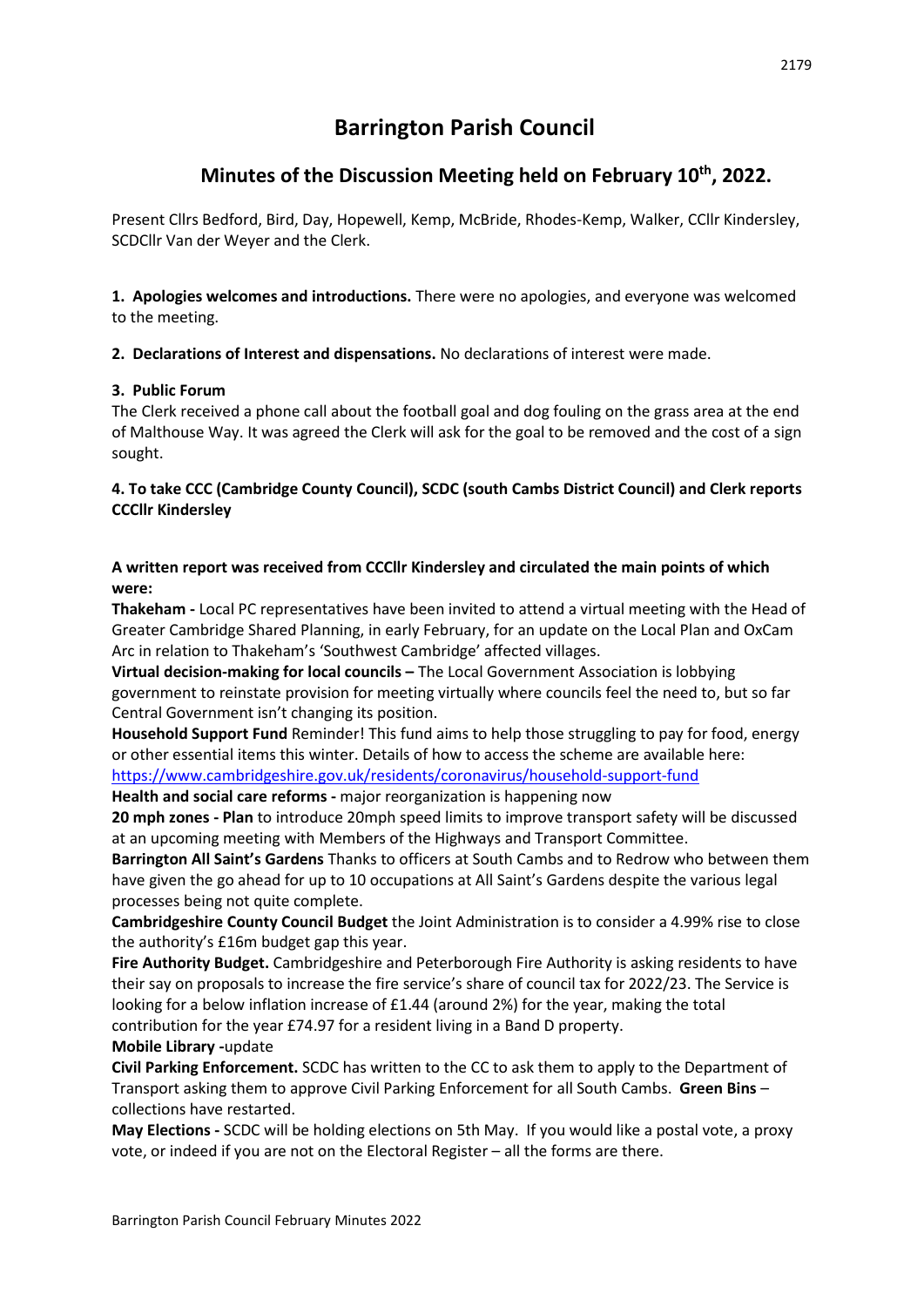**Water Resources East -**has just published its very significant report and has opened a consultation on it <https://wre.org.uk/wp-content/uploads/2022/01/WRE-Emerging-Plan.pdf>

**Biodiversity** SCDC has now approved its Biodiversity Supplementary Planning Document. **More grants for Business.** Covid continues to damage many businesses especially those in the hospitality sector.

**More Grants for Communities.** SCDC Community Chest Grants have increased their maximum award from £1500 to £2000 and have been extended temporarily to allow pcs and community groups to bid for money to help them run events to celebrate the Queen's Jubilee.

**Local Plan** The First Proposals consultation for the joint South Cambs, Cambridge City Local Plan 2020-2041 concluded in December 2021.Addressing climate change was the top priority, so climate change, net zero and doubling biodiversity was put at the heart of the emerging plan.

**East West Rail** – the first of 17 regional meeting was held on the 9<sup>th of</sup> Feb. The meeting on 28<sup>th</sup> Feb is for the area including Barrington. There is some concern this is just a tick box exercise.

SCDCllr Van der Weyer gave a verbal report and further to the points made above the following were highlighted:

**SCDC Budget** – SCDC is proposing to raise the precept by £5 on a Band D house.

**Planning Committee-** The deed of variation has been signed and the requirement for flexibility in the S106 allocations for community facilities made clear.

**Combined Authority** – are working to improve the areas chalk streams

Water Contamination – there have been recent reports suggesting water from the Duxford bore hole was contaminated. This is being investigated but it has been stated that no houses received contaminated water.

This was followed by some discussion on rumours that Michael Gove is working with planning in Uttlesford.

#### **Matters Arising.**

**From June 2021 Item 12.** Retrospective approval of the gifting of land by QEII woodland. New documents have been signed as the ones received in June were incorrect. This was formally noted by councillors.

#### **Items for consideration**

#### **5. Finance Cllr Walker**

**a)** To **approve the payments listed below.** It was proposed to approve the payments listed by Cllr Walker, seconded by Cllr Bird, and agreed with all in favour.

| 192  | Bank Charges Lloyds Dec 21                                                            | Lloyds Bank                               | 7.00    |
|------|---------------------------------------------------------------------------------------|-------------------------------------------|---------|
| 193  | <b>Electricity Charges</b>                                                            | Southern Electric                         | 211.57  |
| 194- | Clerk Net Pay Jan 22                                                                  | Staff- salary, pension, PAYE, NI          | 1698.35 |
| 199  |                                                                                       |                                           |         |
| 200  | Bank Charges Lloyds Jan 22                                                            | Lloyds Bank                               | 7.00    |
| 201  | Repairs to rocking horse on<br>Challis Green & and readjust<br>auto gate shut U5's    | Herts & Cambs Ground Maintenance Services | 168.00  |
| 202  | Queen's Green Canopy<br>Plaque                                                        | Reimbursement To Clerk                    | 61.80   |
| 203  | Replace lighting fitting<br>outside the village hall with a<br>vandal proof bulkhead. | Powerlite Fire Safety Ltd                 | 60.00   |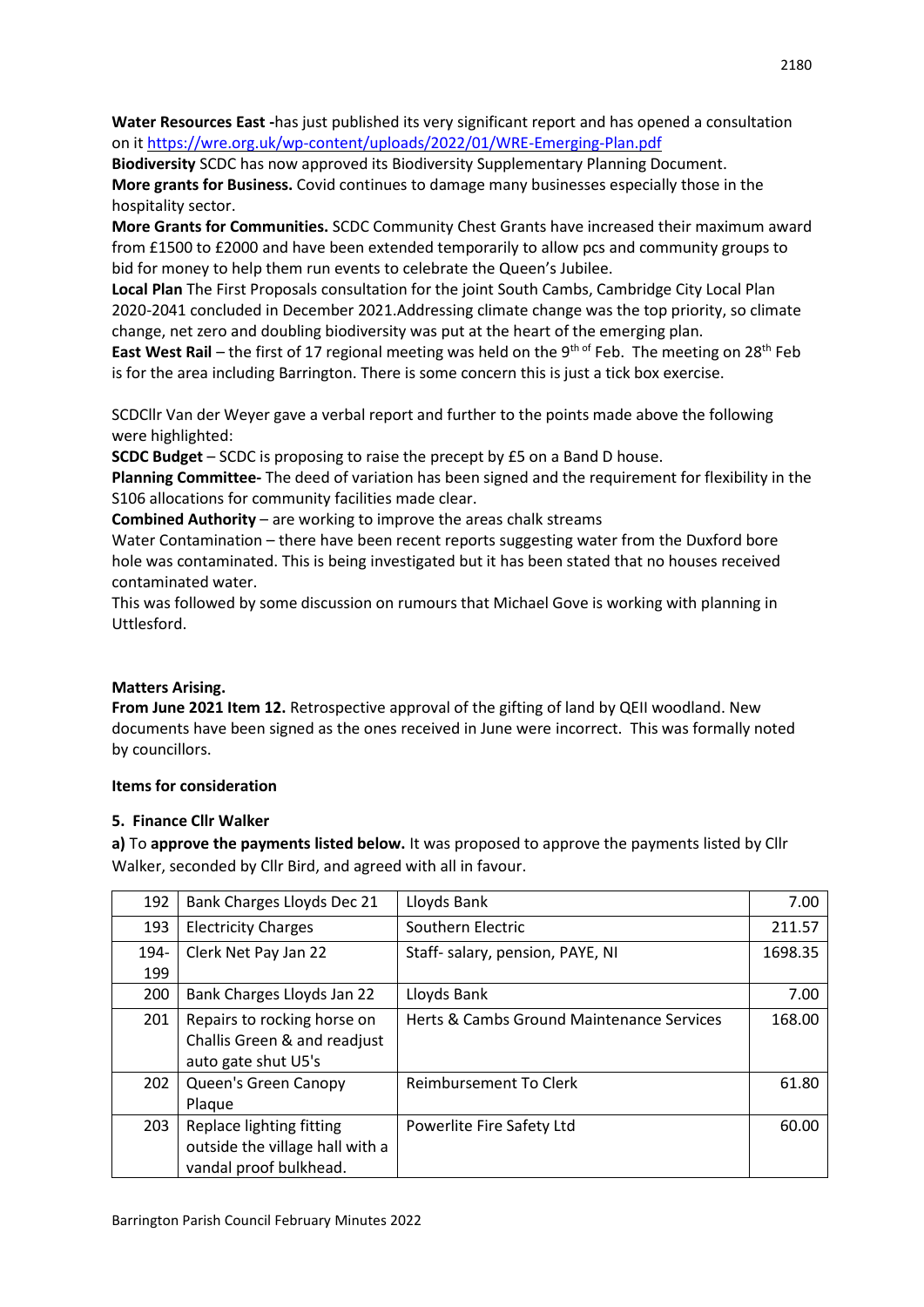| 204 | Install client supplied<br>noticeboard | Greg's Handyman Services | 180.00   |
|-----|----------------------------------------|--------------------------|----------|
|     |                                        | Total                    | 2,393.72 |

#### **b) Balances and Bank Reconciliations were presented.**

#### **Total in reconciled accounts**

| <b>Total</b>            | £ 236,104.06 |
|-------------------------|--------------|
| Unity Trust s106 -12.55 |              |
| <b>CBS</b>              | 1,500.00     |
| Lloyds                  | 166,944.40   |
| <b>Unity Trust</b>      | 67,672.21    |

**c) Review of budget 2021/22 to date.** Once the ditch work has been carried out 67% of the budget will have been spent.

**d) Streetlight upgrade – information has been circulated.** It was agreed unanimously to support SCDC in the upgrading of the heritage lights.

**e) To consider Sand quotes for the Under 5's area further details attached.** It was proposed by Cllr Day seconded by Cllr McBride to purchase 15 tonnes of play sand from Madingley Mulch and liaise with Herts and Cambs Maintenance to organise the spreading of it. Council would also like to thank Mr and Mrs Leech for their continued work looking after the play area. **Action the Clerk.**

**6. Consideration of amended Environmental Policy.** It was agreed by all to adopt this policy. Once a tree warden has been confirmed and training undertaken this can be added**.** 

**7. A frame replacement.** After some further discussion it was proposed by Cllr Day, seconded by Cllr Hopewell, and agreed to replace the A frame with the climber from Kompan. **Action The Clerk.**

**8. Village Guide Update –** it was agreed by all that South Cambs can produce and print this for new house owners, but the Parish Council would either like to pay for additional copies to be printed for the rest of the village or have the files to be able to organise this. Additionally, it will be requested that the map of walks be included. **Action Cllr Hopewell and the Clerk.** Action Cllr Hopewell and the Clerk.

**9. Policy Updates -** Policies that have been reviewed to date:

Updated General Data Protection Regulation (GDPR) – Retention of Documents Policy, BCP Consent Form, General Data Privacy Notice, General Data Privacy Notice for staff, Councillors and Role Holders and BCP GDPR Policy which replaces the Data Protection Policy.

Communications Guidance

Co-option Policy

Freedom of Information and Publication Scheme

Standing orders

These have been circulated.

It was agreed ro renew these policies. The order of tick boxes on the consent form has been altered so permission to use name or photo in newsletters or on the website is the first item.

**10. To consider the draft Environment and Sustainability Policy (5mins)** Both attached for

information. Already discussed under Item 6.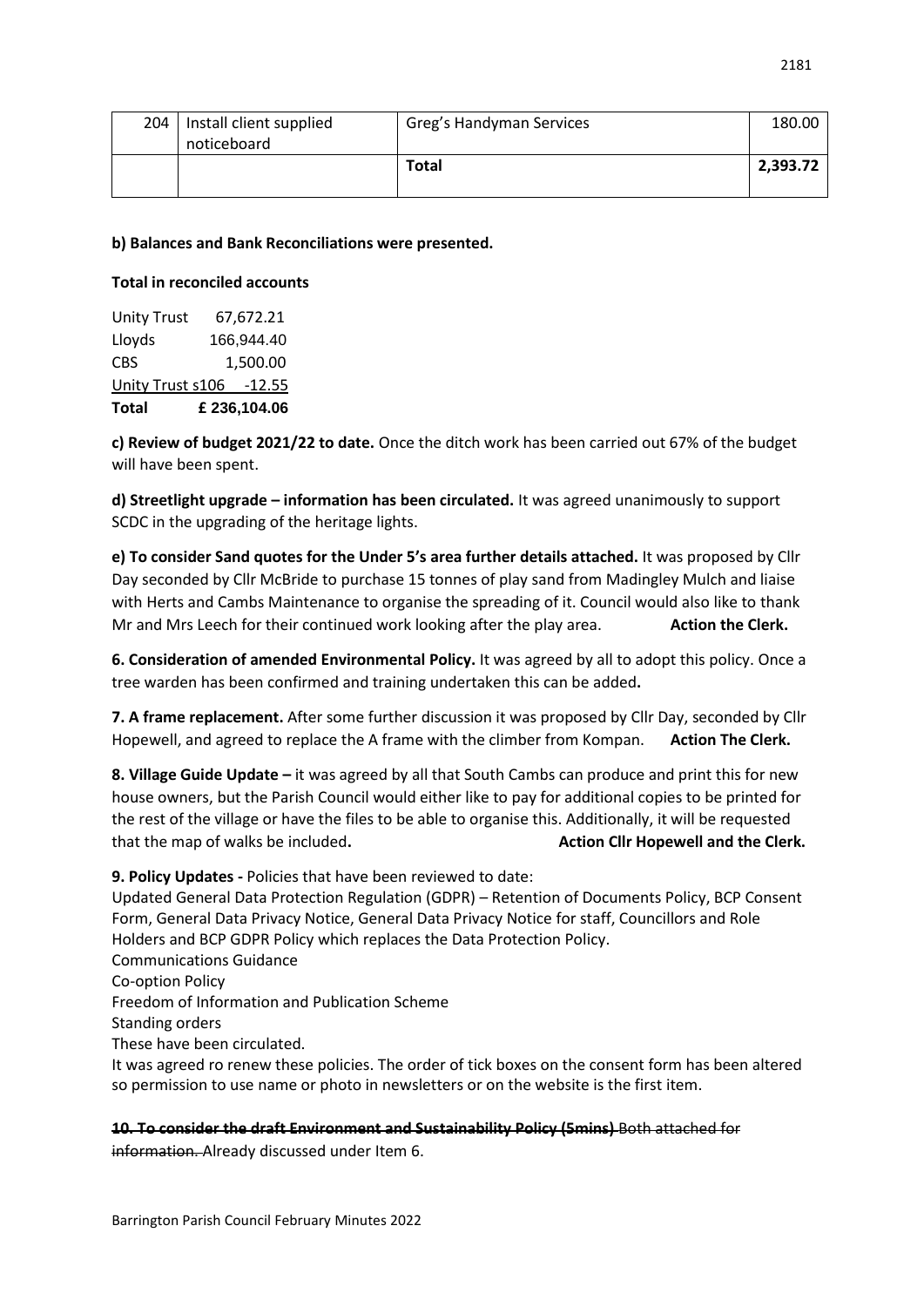**11. Goals for next 12 months.** A list will be drawn up of all the items the PC is working on that should be complete or have resolution on in the next year. This will include Challis Pond, Working Groups, S106 projects, Jubilee and village celebrations, environmental initiative such as a car sharing scheme and recycling.

**12. Consideration of Jubilee tree planting and other celebrations.** There are a number of celebrations being planned by different groups in the village. It was agreed that a starting point would be to compile a list of all these alongside when National Events are happening**.** 

## **Action Cllr Hopewell and the Clerk.**

**13. Succession Planning Cllr–** in May there are PC elections and the number of councillors for Barrington increases to 13. It was resolved that all Cllrs should consider whether they will re-stand or whether they know of others who might be interested. Additionally, we will in the Newsletter and on the FB page some information on each councillor and why they decided to become a Parish **Councillor. Action all Clirs. Action all Clirs. Action all Clirs. Action all Clirs.** 

## **14. S106 Updates**

**a. Traffic Calming** – we have not received the final report. The second payment of money has been brought forward to the from the 100<sup>th</sup> to the 50<sup>th</sup> occupation.

**b. Village Facilities** – there is a joint meeting between the PC and Village Hall Trustee on 21st February.

**c.General update** – the Deed of Variation has been signed. The Parish Council wish to thank all those involved. The transfer of land can now take place, the details of that are being worked on.

## **15. Reports: The following reports have already been circulated and taken as read.**

a. QE11 woodland and Community Orchard – a report was circulated

b. Footpaths – nothing further to report

c. Ditches– Cllr Bird including the request from the school to carry out work on the bridge over the ditch to the playground. It was agreed this could go ahead.

- d. Play ar**e**as nothing further to report
- e. Challis Green Pond work will begin on  $15<sup>th</sup>$  February
- f. Traffic Management –nothing further to report
- g. Green Charity a report was circulated
- h. Website the text box has been changed from black to green and the conservation area information has been updated.

#### **16. Highway Issues –** there was nothing further to report.

#### **17. Planning**

22/0109/TTCA : 48 West Green Barrington CB22 7SA

Proposal: T1 - Lawson Cypress - To Fell

- T2 Laurel To Trim by 0.5m
- T3 Portuguese Laurel to high coppice leaving at 1.5m
- Council had no comments to make.

Barrington Parish Council February Minutes 2022